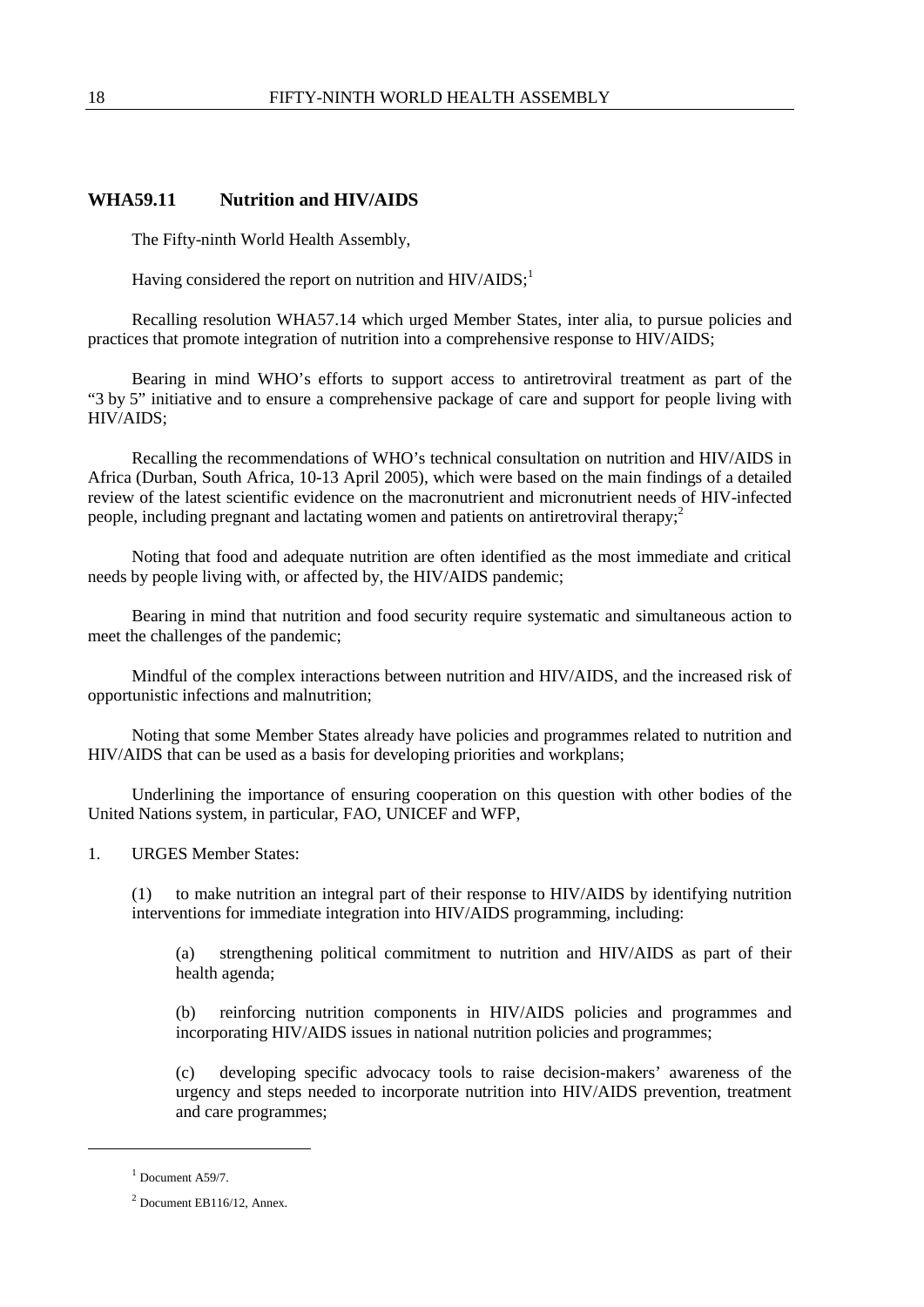(d) assessing existing policies and programmes related to nutrition and HIV/AIDS and identifying gaps to be filled and further opportunities for integrating nutrition interventions;

(e) ensuring close multisectoral collaboration and coordination between agricultural, health, social-service, education, financial and nutrition sectors;

(2) to strengthen, revise or establish new guidelines and assessment tools for nutrition care and support of people living with HIV and AIDS at different stages of the disease, and for sexand age-specific approaches to providing antiretroviral therapy, including nutrition counselling and special nutritional needs of vulnerable and marginalized populations;

(3) to provide support and expand existing interventions for improving nutrition and managing severe malnutrition in infants and young children in the context of HIV by:

(a) implementing fully the global strategy for infant and young child feeding, with its approach to feeding in exceptionally difficult circumstances, and the United Nations framework for priority action in HIV and infant feeding;<sup>1</sup>

(b) building the capability of hospital- and community-based health workers, mothers, family members and other caregivers in order to improve the care of severely malnourished children exposed to, or infected by, HIV/AIDS;

(c) encouraging revitalization of the Baby-friendly Hospital Initiative in the light of HIV/AIDS;

(d) accelerating training in, and expanding use of, guidelines and tools for infantfeeding programmes that provide counselling on prevention of mother-to-child transmission of HIV;

(e) ensuring that institutions training health workers review their curricula and bring them in line with current recommendations;

## 2. REQUESTS the Director-General:

 $\overline{a}$ 

(1) to strengthen technical guidance to Member States for incorporating nutrition considerations in HIV and AIDS policies and programmes;

(2) to provide support for the development of advocacy tools to raise decision-makers' awareness of the urgency and the need to include nutrition and HIV/AIDS as a priority on the health agenda;

(3) to provide support, as a matter of priority, to development and dissemination of sciencebased recommendations, guidelines and tools on nutritional care and support for people living with HIV/AIDS;

(4) to contribute to incorporation of nutrition in training, including pre-service training, of health workers, in technical advice, and in training materials for community and home-based settings, and during emergencies;

<sup>&</sup>lt;sup>1</sup> *HIV and infant feeding: framework for priority action.* Geneva, World Health Organization, 2003.